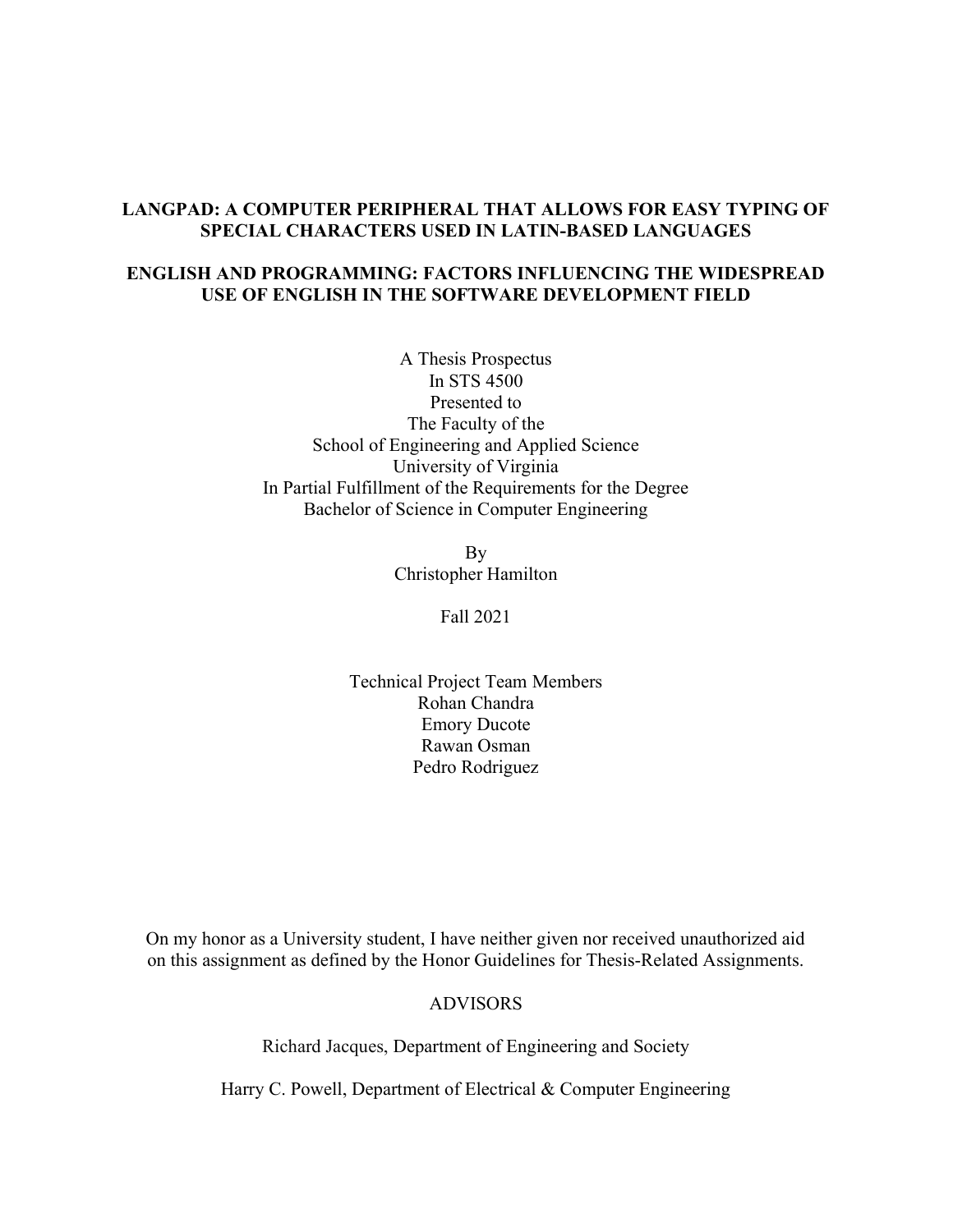#### General Research Problem

How can the digital language divide be minimized?

The rapid expansion of computer capabilities coupled with increased availability of digital devices has resulted in an unprecedented lifestyle change for all humanity. While digital technology has improved quality of life and accessibility for many, there are countless instances where the benefits of technology are not distributed fairly among different groups of people. Despite the fact that most people in the world do not speak English as their first language, English is the most dominant language on the web (Lu, 2010). One's language determines the amount of information that is available to them and affects his or her user experience with technology (Becker, 2019).

# LANGPAD: A Computer Peripheral That Allows for Easy Typing of Special Characters Used in Latin-based Languages.

#### How can the experience of those who wish to type in languages other than English be improved?

While computer technology has progressed at an extraordinary pace, the primary keyboard layout has remained the same since the early days of typewriters. The standard English keyboard layout, often referred to as QWERTY, has remained largely unchanged since it was designed in the 19th century. It is currently widely-used among people who speak Latin-based languages (Magazine & Stamp, n.d.). Since the QWERTY layout was originally developed for use in English-speaking countries, little thought was given to the use of diacritical marks. Diacritical marks are symbols that modify existing characters, and they are commonly used in non-English languages (Singh, n.d.).

 To accommodate the use of these characters, numerous country-specific variations of the QWERTY layout have been created. Many people find it difficult to use these layouts because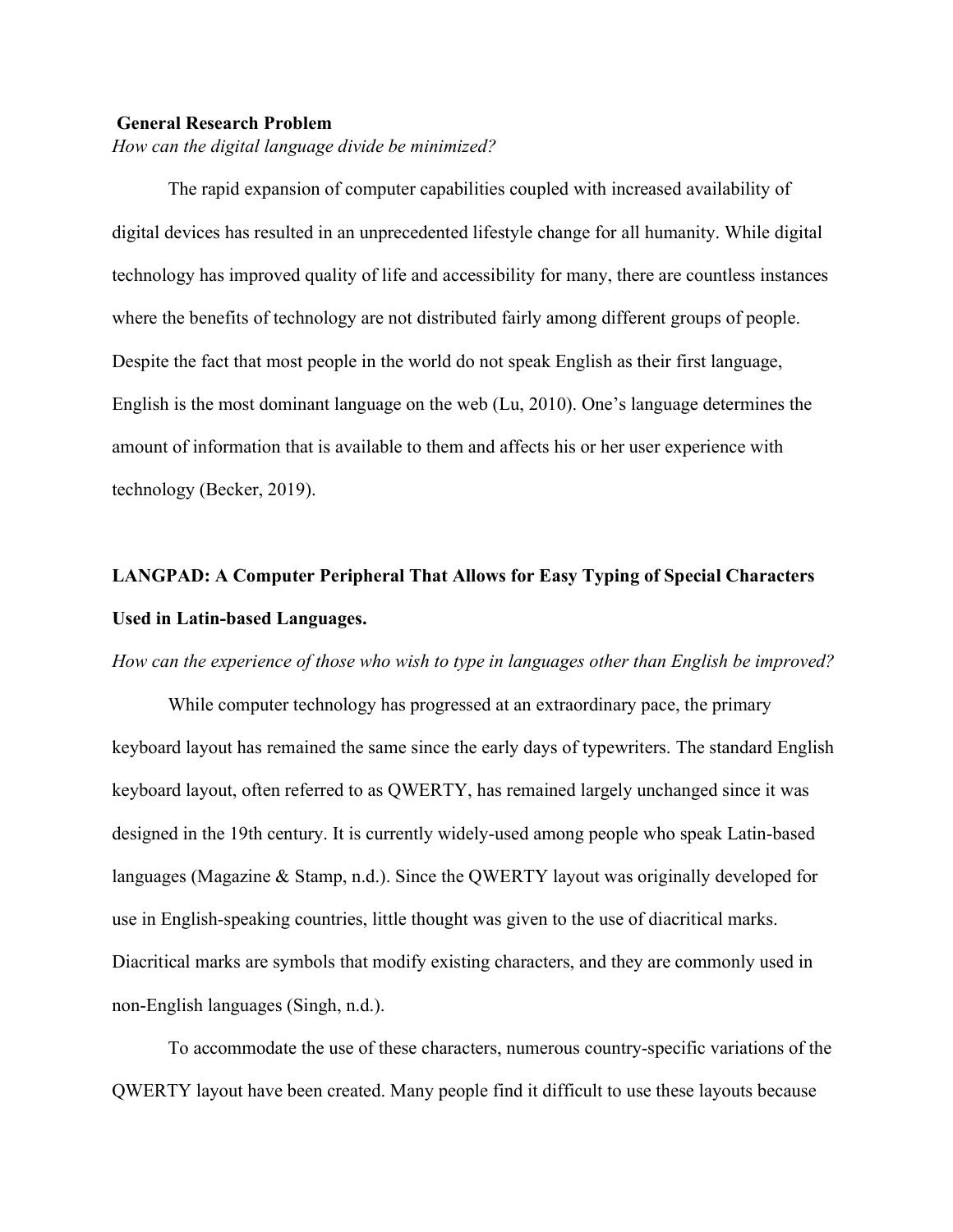users are forced to learn counterintuitive keyboard combinations in order to type special characters. Alternatively, users can access special characters through search features in text editors, but this method is time-consuming and inconvenient.

 To address the difficulties of typing special characters used in foreign languages, my ECE capstone group is designing LANGPAD, a standalone touchpad device capable of typing these characters. It will connect to a computer using a USB cable and act as a keyboard input device. The touchscreen display will consist of pages of buttons labeled with specific special characters (fig. 1). Tapping on one of these buttons will type the corresponding character on the connected computer. There will be tabs along the top of the display to allow the user to quickly toggle between languages. By making a standalone device with an intuitive interface, it will provide a user-friendly experience for people who need to type characters in foreign languages.



Figure 1: LANGPAD touchscreen interface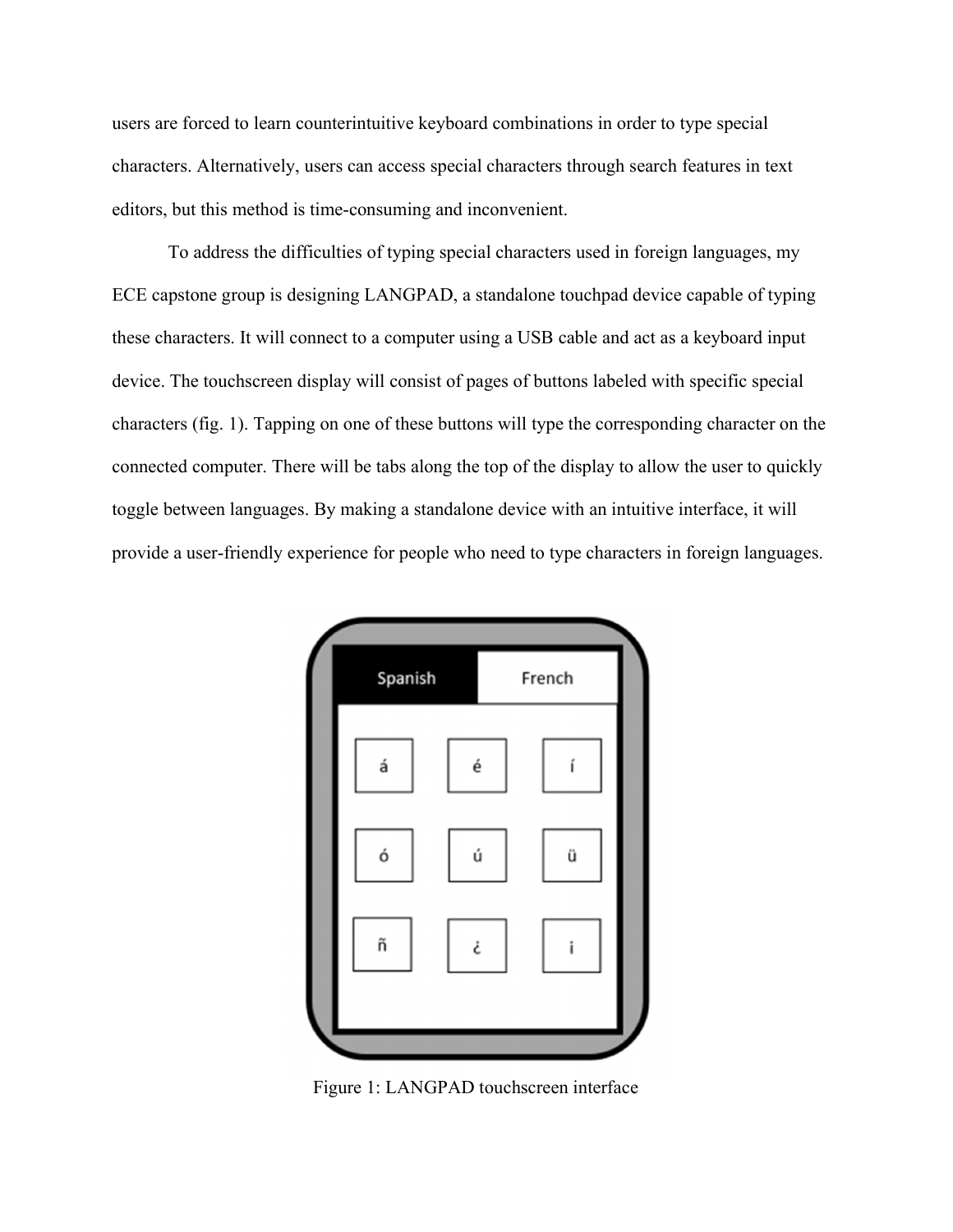The touchpad device will trigger key presses on Windows computers via a USB connection. A microcontroller will be programmed to register inputs from the touch screen and determine which character a user has pressed. The microcontroller will then communicate this information to the computer using the standardized USB HID protocol, causing the computer to type the corresponding character (fig. 2).



Figure 2: LANGPAD block diagram

This project will require two main areas for technical development, hardware design and embedded software. The hardware side will require a design of a custom circuit for the electrical connections between the different components (fig 2). NI Mulitsim will be used to develop the circuit schematic and NI Ultiboard will be used to design a custom PCB that will then be manufactured. On the embedded software side, a TI MSP family microcontroller will be used to execute the control software that we write. Code Composer Studio will be used for writing code and providing a debugging interface for the microcontroller.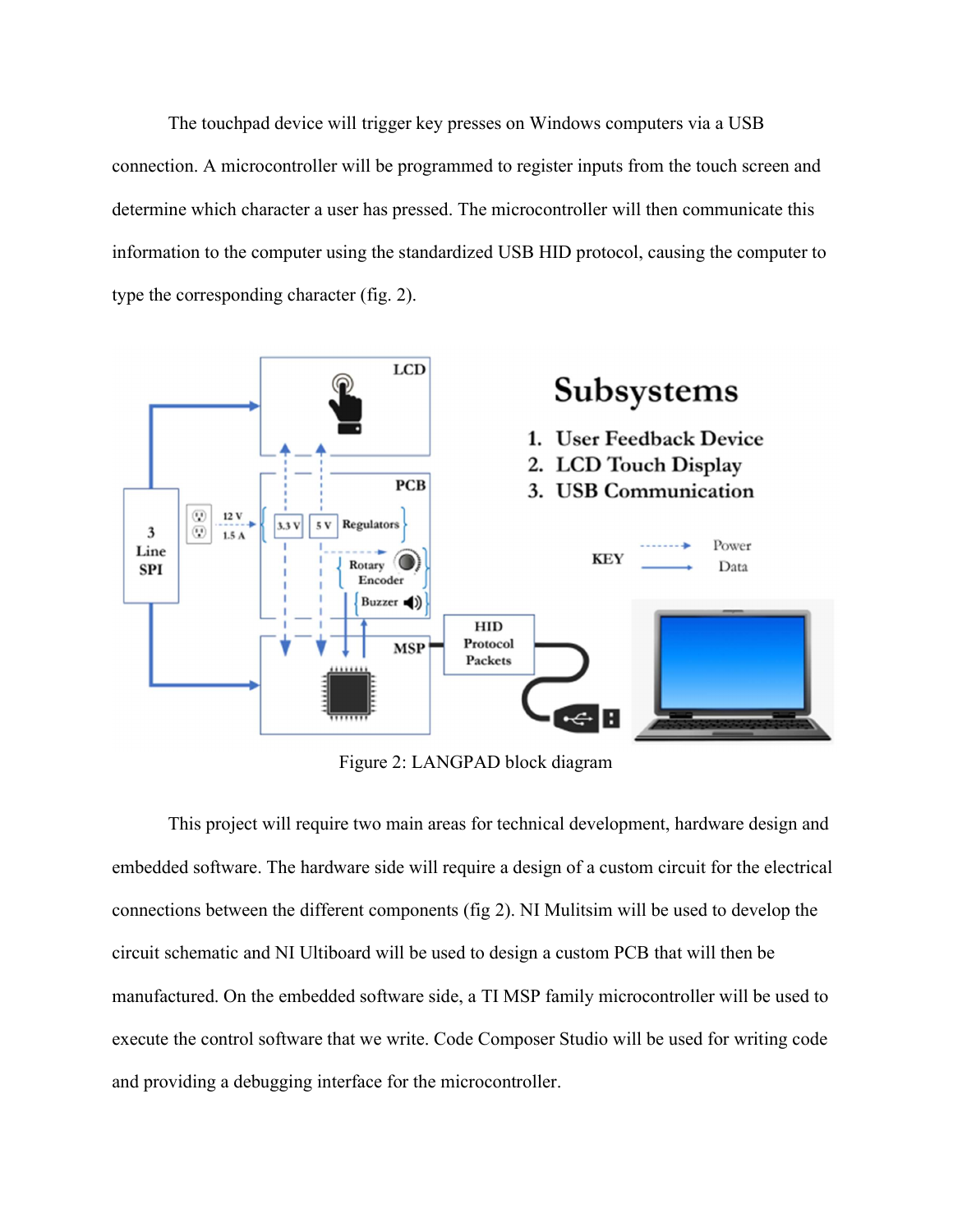The PCB design and the embedded software are planned to be completed before November 12th, 2021, providing over a month for integration testing. The project will be completed by the scheduled date for final ECE capstone demonstrations, December 17th, 2021. Collaborators for this project include Rohan Chandra, Emory Ducote, Rawan Osman, and Pedro Rodriguez. The technical advisor for this project is Harry C. Powell of the Electrical and Computer Engineering Department.

In order for our project to succeed, we will need to create a functioning prototype of the device we are designing. Making a prototype will require a realistic design and will establish a proof-of-concept for our idea. Beyond the capstone project, we are hoping that the device will become a commercially-available product that will make the experience of typing in non-English languages more intuitive.

## English and Programming: Factors Influencing the Widespread Use of English in the Software Development Field

#### How does one's native language effect his or her ability to learn programming?

As there are numerous ways that language affects one's experience with technology, the impact of language on software engineering is often-overlooked. With technology's rapidly increasing role in modern life, computer programming is becoming an essential skill. Almost all of the popular programming languages used today are implemented using English keywords, and most programming curriculum is taught in English (Veerasamy, 2014). This brings into question the experience of non-native English-speakers learning to code. I expect to document how the widespread use of English in the programming field impacts these people, and I plan to investigate ways in which their experience can be improved.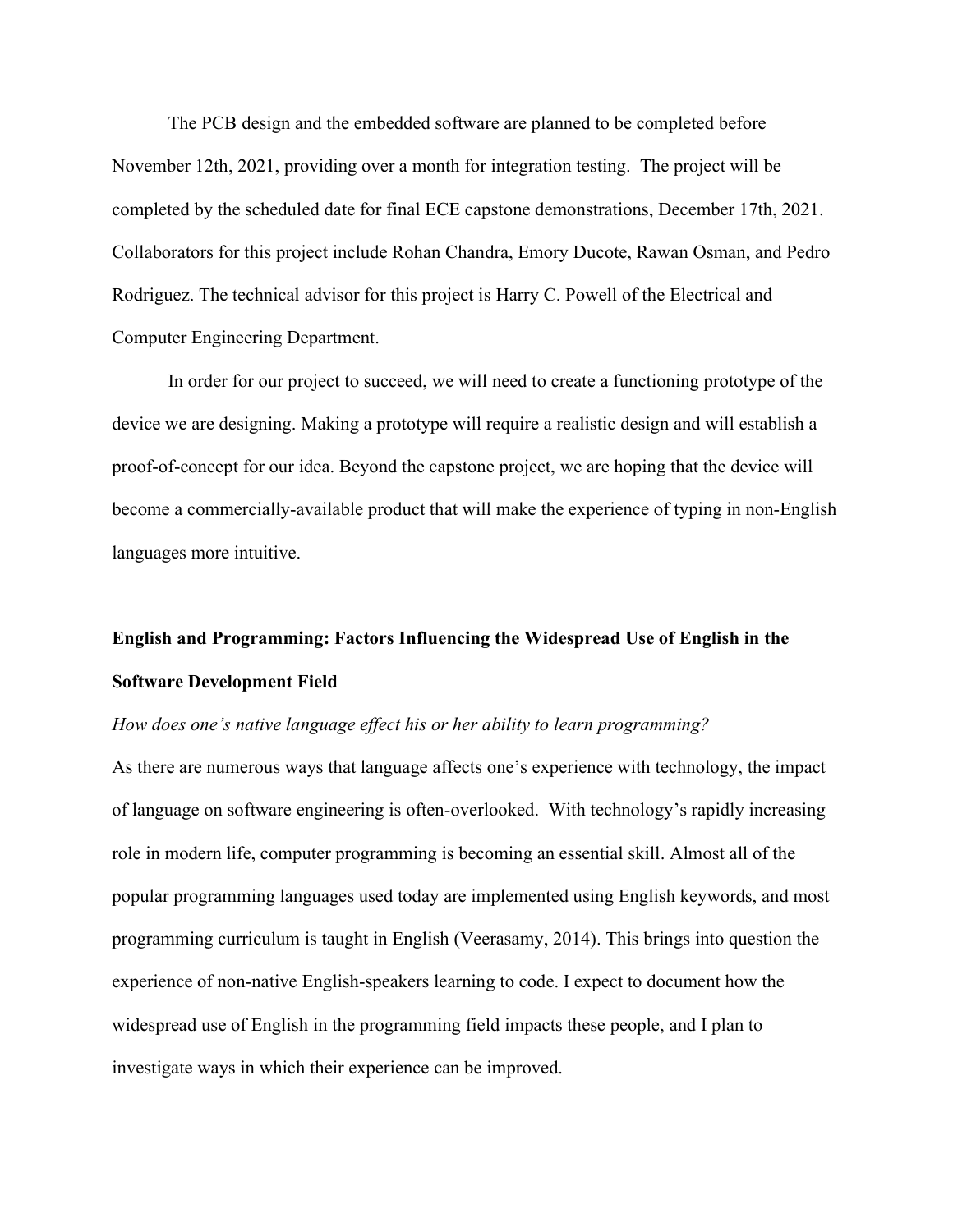Many of the most widely-used programming languages were developed in the United States by companies such as Bell Labs and Sun Mircrosystems (Nnass, 2020). While some popular programming languages like Python and Ruby were developed in countries where English is not the native language, these programming languages are still implemented in English (McCulloch, n.d.). Programming languages are made up of predefined keywords that a developer uses to write a program. The choice of these keywords is functionally arbitrary, but words such as "for" and "while" are commonly used because of their English meaning (Nnass, 2020). By assembling a language of meaningful keywords, programs are easier to comprehend. Those who cannot interpret the meaning of these words will not be able to take advantage of the intrinsic readability of programs. In a study conducted at CQUniversity, many Lybian students indicated that they had difficulty interpreting error messages (Nnass, 2020). Error messages are generated while running computer programs and communicate important information to developers. Meticulous reading of these messages is often required to interpret them correctly. Since error messages are predominantly generated in English, one's English skills will affect their ability to use these messages effectively.

 Another point of difficulty for those who do not speak English as their primary language is most programming classes use English as the language of instruction (Veerasamy, 2014). For example, Computer Science curriculum in India is taught in English, placing an increased burden on students lacking strong English skills (Soosai Raj et al., 2018). Non-native English speakers face the challenge of mentally translating content to their native language, increasing their cognitive load and decreasing their comprehension of the material (Guo, 2018). To substantiate the claim that there are significant difficulties pursuing education outside one's native language, data mining has shown that non-native English speakers have high drop-out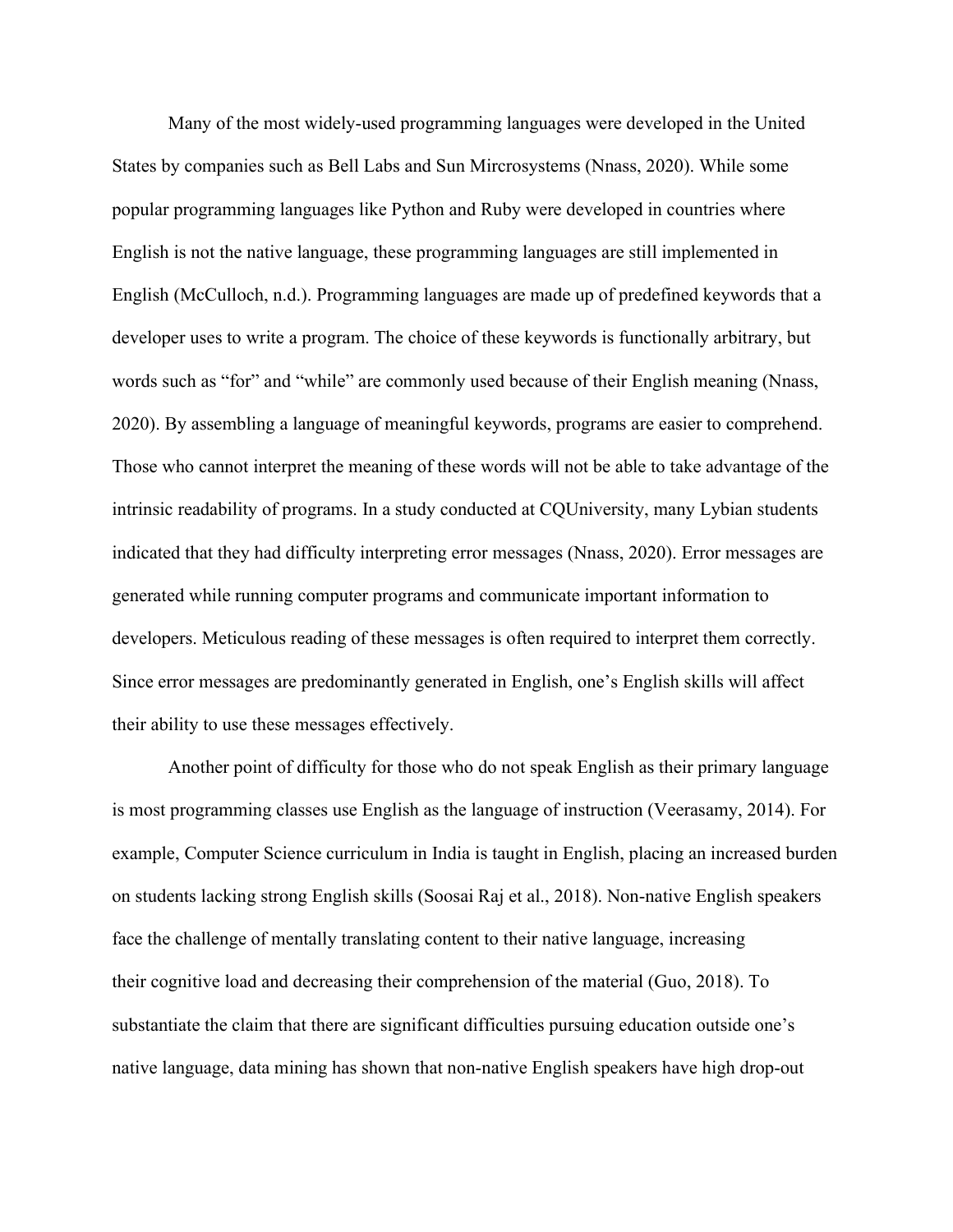rates in English undergraduate education (Kumar & Pal, 2012). Considering that 95% of the world's population does not speak English as their native language, the accessibility of programming education is potentially a widespread issue (Guo, 2018).

 The difficulties associated with non-native English speakers learning programming skills have various parties of interest. The primary group of interest are those who do not speak English as their primary language. Those who cannot speak English will not be able to comprehend many aspects of English-based programming languages and will have difficulty consuming English-based education materials. Concrete efforts to improve the learning experience of these people place increased burden on the developers of programming languages and computer science educators. Beyond the directly affected parties, software employers must consider a potential hire's grasp of the English language and how it affects their ability to perform in a software engineering role.

 Research in the area of language's impact on programming is limited, and the issues discussed above have not been thoroughly investigated (Alaofi, 2020). Given that the learning of computer programming depends on people's prior experiences and abilities, it is difficult to isolate one's language mastery as the variable controlling their learning outcomes (Nnass, 2020). Despite this limitation, there is ongoing work to address the problem of English-speaking ability affecting people's experience learning programming skills. Some major programming languages have alternate language configurations, such as the Chinese version of Python (McCulloch, n.d.). A group at West Virginia is attempting to provide empirical evidence of the impact of Englishspeaking ability on programming performance. They hope to justify the creation of an Arabic programming language for teaching programming fundamentals in students' native language (Ben Idris & Ammar, 2018). Additionally, PseuToPy is an attempt to create a natural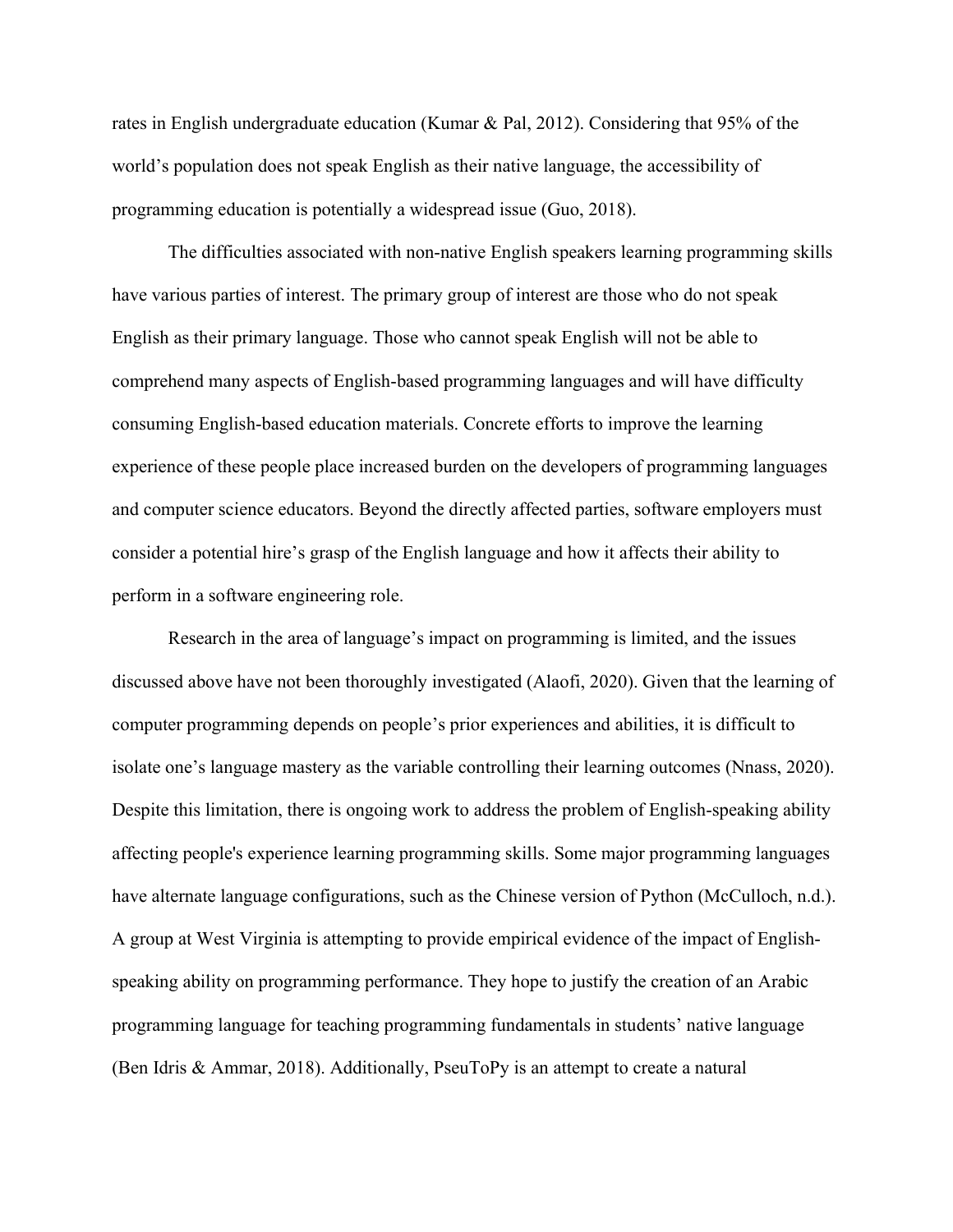programming language with support for numerous languages (Wang, 2021). While the aforementioned solutions do not address the issue in its entirety, there is an argument for their validity. By teaching people programming fundamentals in their native language, students will be able to focus on learning core programming concepts instead of English comprehension.

### **Conclusion**

 In recent times, English has developed into a major world language. It dominates the field of technology, leaving those who speak other languages at a disadvantage. With tech giants like Google and Microsoft predominantly operating in the United States, a large amount of technology is designed with language support as an afterthought. People's language controls the quality of their experience with technology and the amount of information available to them. With technology's major role in modern life, people should have equal digital opportunities, regardless of what language they speak. To achieve this goal, it will require active efforts from various parties to develop accommodations that make the digital world inclusive of all languages.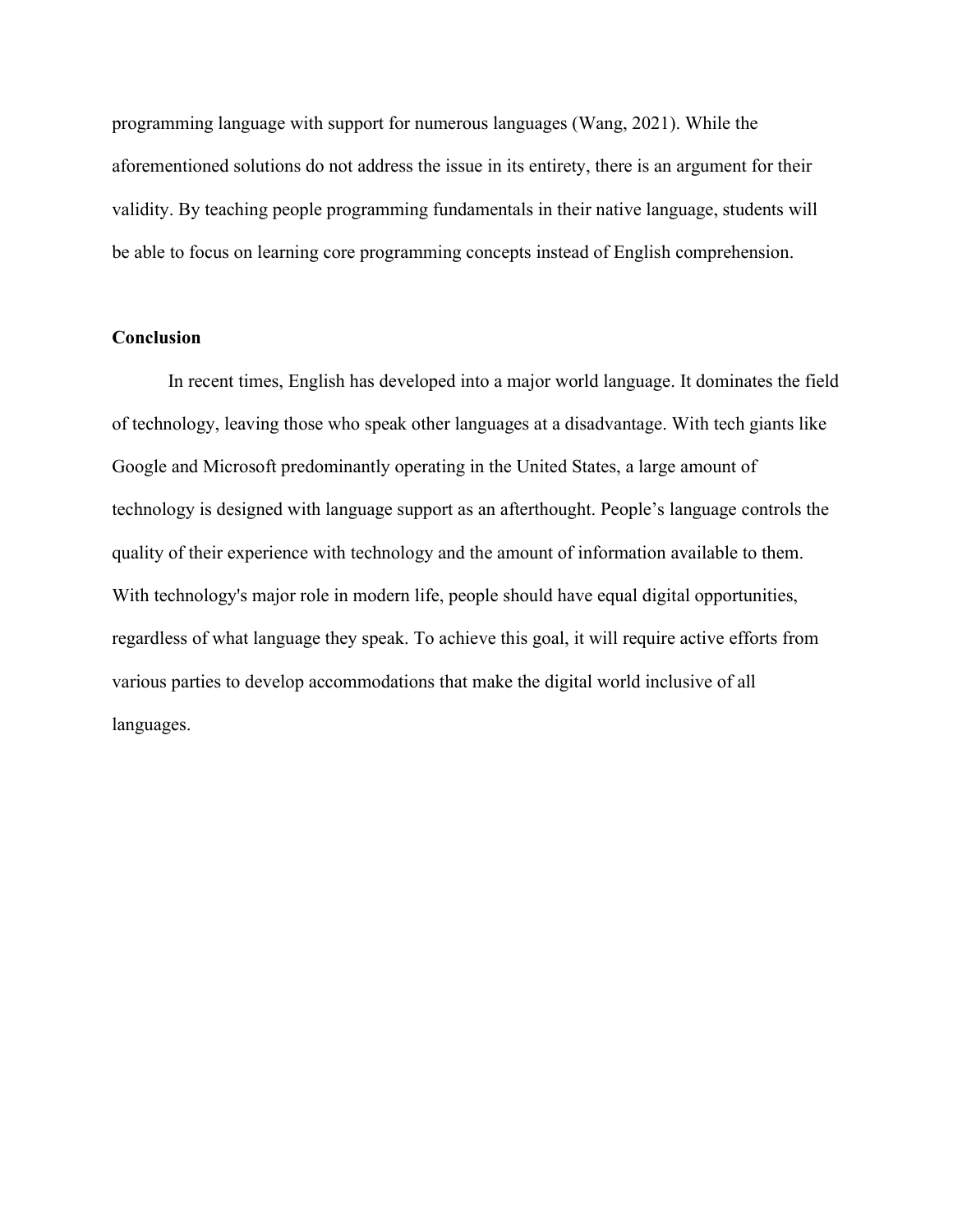#### References

- Alaofi, S. (2020). The Impact of English Language on Non-Native English Speaking Students' Performance in Programming Class. Proceedings of the 2020 ACM Conference on Innovation and Technology in Computer Science Education, 585–586. https://doi.org/10.1145/3341525.3394008
- Becker, B. A. (2019). Parlez-vous Java? Bonjour La Monde != Hello World: Barriers to Programming Language Acquisition for Non-Native English Speakers. 13.
- Ben Idris, M., & Ammar, H. (2018). The Correlation between Arabic Student's English Proficiency and Their Computer Programming Ability at the University Level. International Journal of Managing Public Sector Information and Communication Technologies, 9, 01–10. https://doi.org/10.5121/ijmpict.2018.9101
- Guo, P. J. (2018). Non-Native English Speakers Learning Computer Programming: Barriers, Desires, and Design Opportunities. Proceedings of the 2018 CHI Conference on Human Factors in Computing Systems, 1–14. https://doi.org/10.1145/3173574.3173970
- Kumar, S., & Pal, S. (2012). Data Mining: A Prediction for Performance Improvement of EngineeringStudents using Classification. World of Computer Science and Information Technology Journal, 2, 51–56.
- Lu, L. (2010). Digital Divide: Does the Internet Speak Your Language? 4022–4025. https://www.learntechlib.org/primary/p/35226/
- Magazine, S., & Stamp, J. (n.d.). Fact of Fiction? The Legend of the OWERTY Keyboard. Smithsonian Magazine. Retrieved September 27, 2021, from https://www.smithsonianmag.com/arts-culture/fact-of-fiction-the-legend-of-the-qwertykeyboard-49863249/
- McCulloch, G. (n.d.). Coding Is for Everyone—As Long as You Speak English. Wired. Retrieved September 27, 2021, from https://www.wired.com/story/coding-is-foreveryoneas-long-as-you-speak-english/
- Nnass, I. (2020). Identifying and solving issues with acquiring skills in computer programming for non-English speakers [Thesis, CQUniversity]. https://figshare.com/articles/thesis/Identifying and solving issues with acquiring skills in computer programming for non-English speakers/13406825/1
- Singh, V. (n.d.). How the QWERTY keyboard shapes the way we communicate. The British Academy. Retrieved September 27, 2021, from https://www.thebritishacademy.ac.uk/blog/summer-showcase-2020-how-qwertykeyboard-shapes-way-we-communicate/